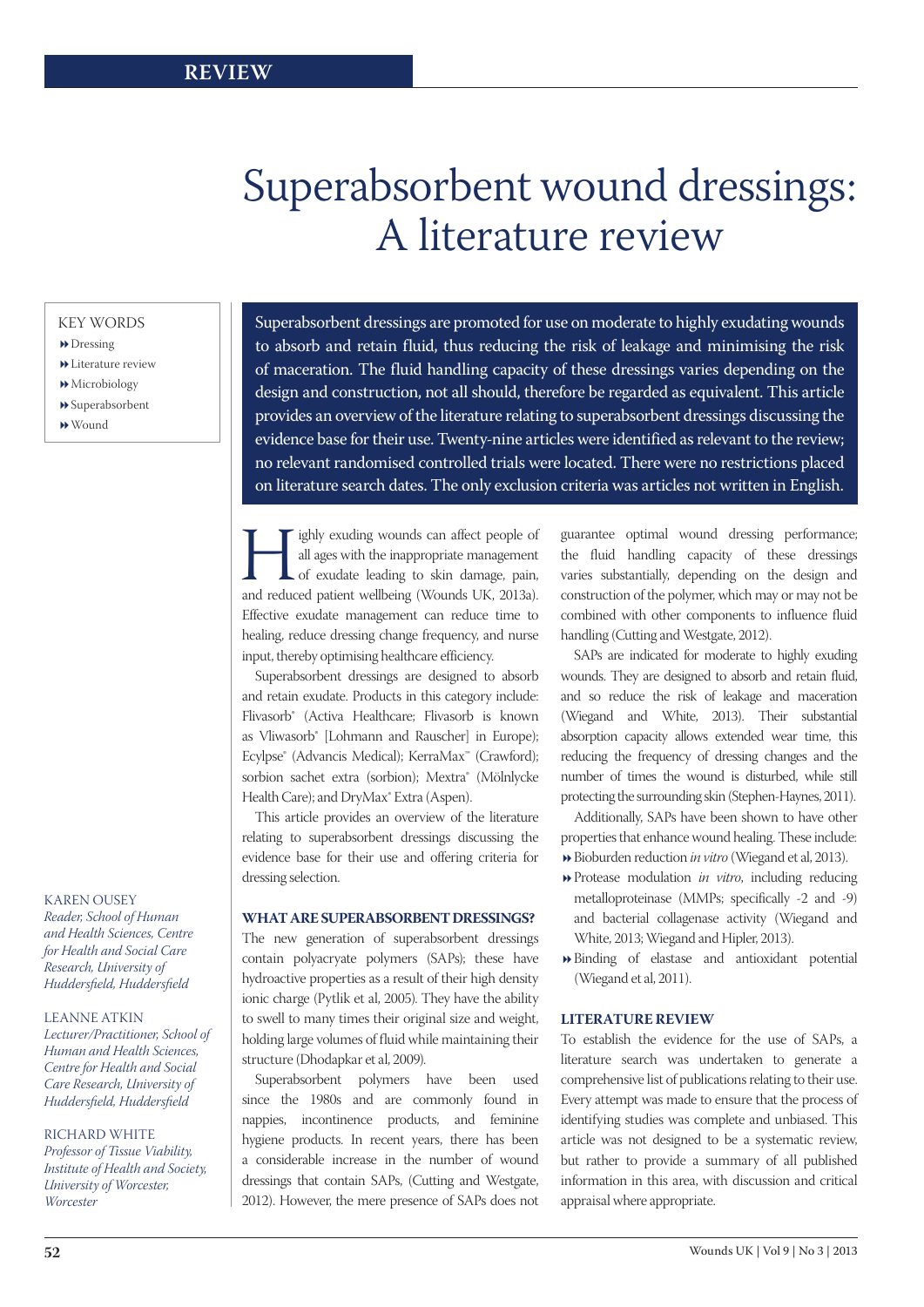*"All databases were searched from their date of creation to 1 July 2013. Results were not restricted to recent years to ensure that all published studies were included."*

The following electronic databases were searched: CINHAL, the Cochrane Central Register of Controlled Trials, the Cochrane Database of Systematic Reviews, the Database of Abstracts of Reviews of Effects, Health Technology Assessments and National Health Service Economic Evaluation, Embase, Ovid MEDLINE, PubMed, and Wounds UK. All databases were searched from their date of creation to 1 July 2013. Results were not restricted to recent years to ensure that all published studies were included. Reference lists from primary and review articles retrieved from the database searches were hand-screened to ensure no relevant articles were missed. Articles not written in English, and posters, were excluded.

The authors (RW, KO, LA) read all located articles and agreed all were to be included in the review.

#### **Search terms**

Search terms used were: SAP\$; superabsorbent polymers; supra absorbent polymers; superabsorbent\$ dressings; superabsorbent\$ dressings; superabsorbent\$ dressings; supra absorbent\$ dressings; supra-absorbent\$ dressings; hydration response technology (please note that the "\$" symbol allows the search engine to retrieve content with all ending [i.e. wound, wound*s*, wound*ed*, wound*ing*, etc]).

# **Review results**

In total, 29 articles were accepted for inclusion. None were randomised controlled trials.

# **Clinical performance sorbion sachet extra**

A convenience sample of 53 patients recruited over 12 months from 12 hospital or community-based wound clinics was used for Cutting's (2009) 5-week evaluation. All participants had either moderately or heavily exuding wounds. Wound types included: venous leg ulcers, pressure ulcers, diabetic foot ulcers, dehisced abdominal wounds, and vein graft donor site wounds. At baseline, 42 wounds were recorded as producing high, and 11 moderate, levels of exudate. The majority (*n*=36) of the wounds were over 12 weeks' duration. Of the 42 wounds with high exudate levels at baseline, five had no exudate, six had light, nine had moderate, and 22 had high levels of exudate at week 4. Of the 11 wounds with moderate

exudate levels at baseline, three were rated as having no exudate, two as light, five as moderate, and one high at week 4. The author reported that seven wounds increased in area by week 4, due to extensive comorbidities, general deterioration of the patient, patient death, and a reduction in dressing changes for unknown reasons (Cutting, 2009).

In a health economics study using data acquired from the THIN database, Panca et al (2013) matched 100 randomised venous leg ulcer patients treated with either AQUACEL® (ConvaTec), DryMax, Flivasorb, KerraMax, or sorbion sachet extra. The only clinical outcome of note was in the percentage change in wound area of unhealed wounds where AQUACELtreated wounds increased by 43%, while other unhealed wounds decreased by 20%–53% (*P*=0.001).

#### **Flivasorb**

Tadej (2009) described a single patient case study evaluating the use of Flivasorb in a patient with a highly exuding venous leg ulceration and concluded that Flivasorb enabled less frequent dressing change and reduced the risk of maceration leading to improvements in patient quality of life.

Faucher et al (2012) conducted a multicentre, prospective, noncomparative observational study to evaluate the clinical efficacy and absorbency capacity of Flivasorb. Fifteen patients with copiously exuding wounds of any aetiology were recruited. These included inpatients and outpatients. The majority (*n*=8) had chronic wounds (53%), two had pressure ulcers (13%), and one (7%) had venous ulceration, three (20%) had ulcerating tumours. SAPs were used as a primary dressing in six cases (40%). The remaining patients had cavity wounds where a wound filler (e.g. an alginate) was required, with the SAP used as a secondary dressing.

On presentation, 13 of the 15 patients reported problems with moderate to high exudate levels resulting in compromised surrounding skin condition; only two patients had healthy peri-wound skin. The surrounding skin condition was believed to be affecting the patients pain levels, with eight patients (53%) reporting moderate pain at dressings change.

After 7 days use of a SAP, improvements in the condition of the surrounding skin were reported. Eleven patients (73%) were reported as having healthy peri-wound skin. In the remaining cases, maceration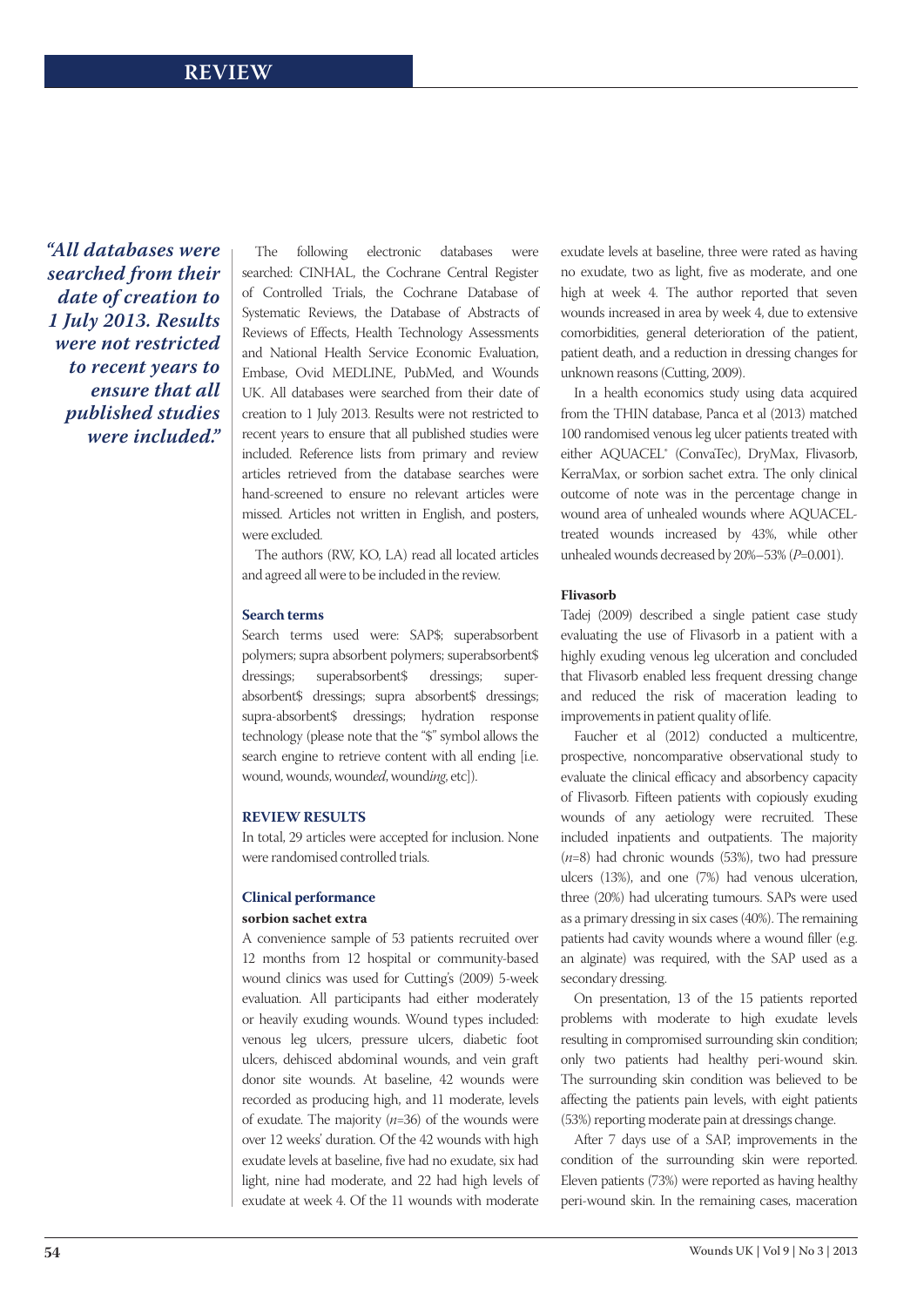*"Lloyd-Jones (2011) evaluated Eclypse® (Advancis Medical) as a primary and secondary dressing on a sample of ten patients. Results acknowledged the dressing managed exudate well, with dressing changes being reduced to 3–4 days, rather than daily."*

of the surrounding skin improved, reducing from seven patients (46.7%) to only one (6.7%) in the same time period. In addition, they reported elimination of pain on dressing change due to improvements in surrounding skin. There was a reduction in dressing change frequency from daily to twice a week in 12 (80%) cases following 3 days' use of Flivasorb. The authors concluded that their results indicate effective fluid handling of exudate, reduction in peri-wound maceration and improvements in wound bed condition (Faucher et al, 2012).

Nineteen patients with heavily exuding wounds who required dressing change three to seven times weekly consented to evaluate Flivasorb (Verrall et al, 2010). The sample consisted of a range of wound types: 16 established venous leg ulcers, one pressure ulcer, one arterial ulcer, and one chest wound. Results of the evaluation stated that nurses found Flivasorb did not adhere to the wound and reduced dressing changes by an average of one to two visits per week. The authors state that dressing changes were reduced in 100% of the cases, with the average dressing change being 3.2 compared to 1.8 when Flivasorb was used.

# **DryMax Extra**

Stephen-Haynes (2011) published a literature review of DryMax and three short case studies illustrating that DryMax retained and absorbed exudate. A further study (Stephen-Haynes and Stephens, 2012) in primary care involved 40 patients with wounds of various aetiologies and differing exudate types.

Hindhede and Meuleneire (2012) presented a case series of 30 patients with acute and chronic wounds of various aetiologies, evaluating the capacity of DryMax Extra to manage excessive exudate. Eighteen of the patients had severely exuding wounds, nine had fairly large amounts of exudate, and three had moderately exuding wounds. Dressings were changed from a daily to once a week basis, based on the clinician's judgment and the needs of the individual patient.

The authors report that as the exudate levels decreased, so did pain levels. They reported one patient who required skin protection during the use of DryMax and one who reported pain due to the superabsorbent on removal. However, they state that when the dressing was moistened with a saline solution, the pain reduced. Their overall evaluation of the product was that it protected the wound borders from maceration, oedema, and erythema (Hindhede and Meuleneire, 2012).

Sixteen patients from four leg ulcer clinics were included in an evaluation of DryMax (Allymamod, 2011): twelve patients had chronic venous leg ulcers, one a deep dermal burn on the lower limb that had failed to heal after 6 weeks, and one a category 3 pressure ulcer on the heel. At the end of the first weeks' evaluation, there was a marked improvement in both the wound bed and peri-wound skin with no reports of malodour. By the second week, patients required 15 fewer dressing changes, and by week four there were 44 fewer dressing changes. The author concluded that the use of DryMax had reduced clinic attendance, reduced costs in travel and inconvenience for the patients, thereby improving quality of life for this patient group.

#### **Eclypse**

Eclypse was clinically evaluated by Godar and Guy (2010) in four case studies. They identified patients suffering from highly exuding venous leg ulceration that resulted in more frequent dressing changes, due to strike through and subsequent problems with peri-wound skin. In all four cases they found clinical benefits using Eclypse dressings, reporting improvements with condition of surrounding skin, reduction in need for dressing changes, and reduction in wound size.

Lloyd-Jones (2011) evaluated Eclypse as a primary and secondary dressing on a sample of ten patients. Results acknowledged the dressing managed exudate well, with dressing changes being reduced to 3–4 days, rather than daily, and that the continence status of patients did not affect the wear time of sacral dressings. All patients reported that the dressings were comfortable, and also achieved a reduction in pain during dressing change and continuous pain.

In two of the ten cases, Eclypse had been used as a secondary dressing, prior to Eclypse surgical pads had been used. Following the change of dressing regimen, dressing changes were reduced from 4 times daily to once every 2–3 days. Reported pain scores decreased from 10 to 9 immediately, with a further reduction to 5 after 1 week.

Eclypse is also available in "boot" form, where it has been used successfully in the management of cellulitis (Rafter, 2011).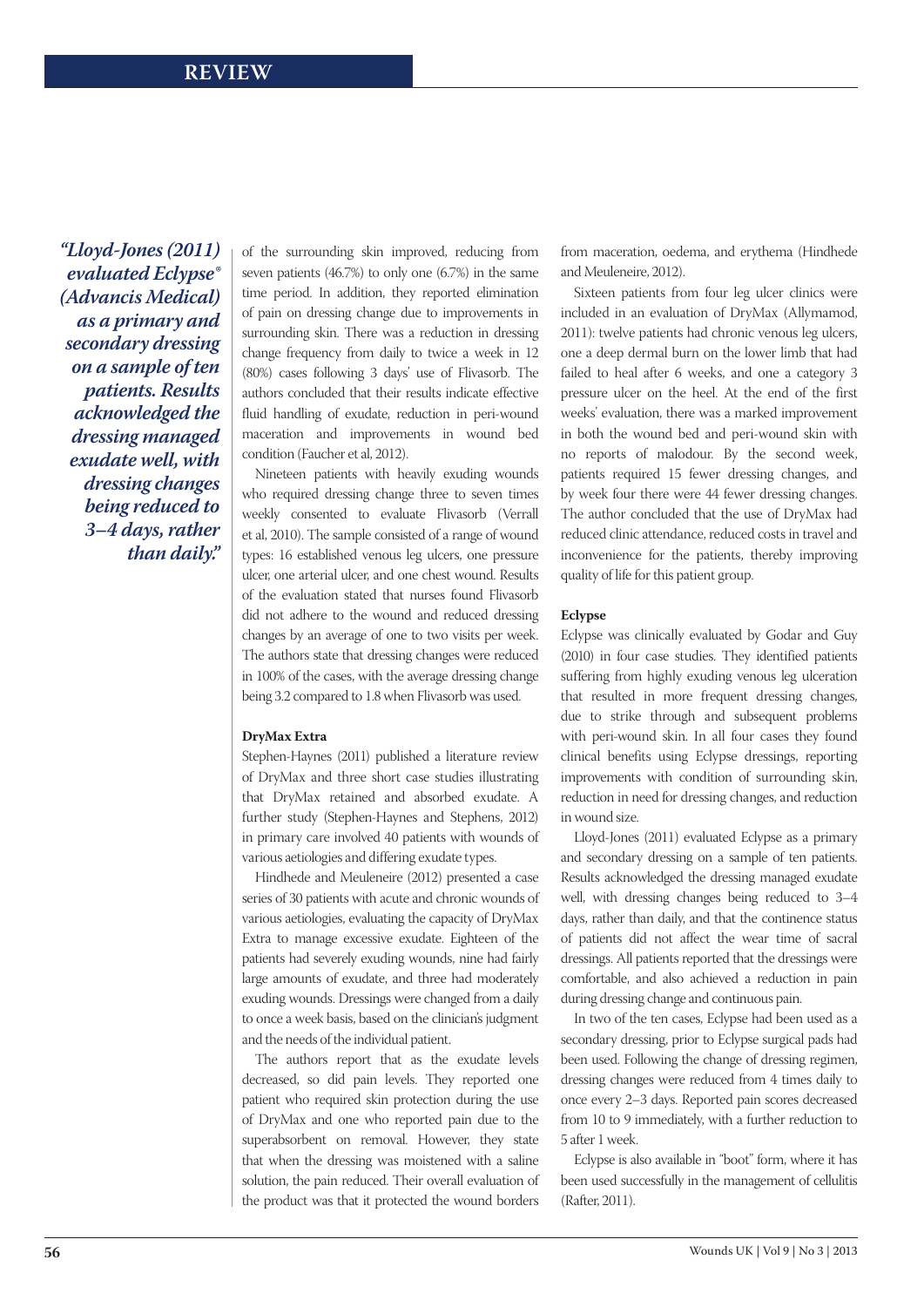*"An evaluation of four superabsorbent dressings … showed that subbandage pressures altered following expansion of the dressing under compression therapy, with Eclypse having the smallest effect (a 2.5% pressure increase)."*

#### **KerraMax**

Hampton et al (2011) published a single patient case study using honey dressings in combination with KerraMax. They describe a 102-year-old patient with a long history of venous ulceration complicated by arterial disease (ankle–brachial pressure index, 0.7). The ulcer was highly exuding with evidence of colonisation by a *Pseudomonas* spp., but the authors do not report if the wound was infected or the levels of Pseudomonas. After 1 month of treatment, a reduction in wound pain and exudate level, improvement in condition of the wound bed and of surrounding skin, and also general improvements in the patient's quality of life were reported.

#### **Mextra**

This is the most recent product to become available on the UK market. So far, the only available published evidence is that of MMP binding *in vitro* (Wiegand and Hipler, 2013).

#### **Alteration to sub-bandage pressures**

As might be anticipated, the swelling of an absorbent dressing in a confined space (i.e. between compression bandage and wound) is likely to increase local pressure. Accordingly, an evaluation of four SAPs (Flivasorb, sorbion sachet extra, KerraMax, Eclypse) was undertaken by Cook (2011) to investigate if these dressings altered sub-bandage pressures when polymers in the dressing expanded.

Results showed that sub-bandage pressures altered following expansion of the superabsorbent dressing under compression therapy, with Eclypse having the smallest effect (a 2.5% pressure increase), and Flivasorb increasing sub-bandage pressure by 38% when used under 4-layer compression bandaging. Similar increases were seen when using 2-layer compression systems, ranging from a 0% increase with Eclypse to 24% with Flivasorb. It is worth noting that this was a small evaluation and lacked depth, rigour, and validity. However, it does identify that an alteration of subbandage pressure in this range of products deserves consideration as it may lead to detrimental effects on ulcer healing, patient comfort, and compliance with compression therapy (Cook, 2011).

#### **Evidence for antimicrobial activity**

The capacity of any wound dressing to reduce

bioburden will depend on a number of factors related to composition and mode of action. Dressings may be impregnated with antimicrobial compounds, or have the capacity to sequester microorganisms (i.e. to adsorb them onto the surface, such that they are removed when dressings are changed).

When considering any *in vivo* action of SAPs, it is important to consider all possible modes of action. Where an antimicrobial compound is included in the formulation (e.g. polyhexamethylene biguanide [PHMB] has been used in one SAP), the antimicrobial effect will depend on the concentration and bioavailability of that agent.

For non-medicated SAPs, it has been claimed that the capacity of a dressing to absorb and retain (i.e. sequester) bacteria is an important function, particularly in chronic wounds (Wysocki, 2002). *In vitro* and animal *in vivo* microbiological studies have illustrated the extent of this effect in superabsorbent dressings (Eming et al, 2008).

Wiegand et al (2011) using Vliwasorb, have demonstrated this quantitative antibacterial effect. The authors compared two SAPs according to an international standard method (Japanese Industrial Standard, 2002; Monticello and Askew, 2013). Both SAPs were found to reduce numbers of *Pseudomonas aeruginosa*, *Klebsiella pneumoniae*, and *Escherichia coli* by over 3 log units, while growth of *Staphylococcus aureus* and *Candida albicans* was reduced by 2 log units. While this fails to show a difference between these two SAPs *in vitro*, it does not imply that all SAPs are of equal effect in this respect.

This bacterial sequestration mechanism would have the distinct advantage of not selecting for resistance as the function is purely physical. To what degree this applies to the many other SAPs on the market remains to be demonstrated, as does any *in vivo* or clinical significance.

#### **Criteria for selecting a SAP**

For optimal clinical and cost-effectiveness, the following selection criteria, based on the published literature and manufacturers' instructions for use, may prove helpful:

- **Wound exudate level:** Do not use on dry or lightly exuding wounds.
- **Wound bed preparation:** Application of the TIME framework (Leaper et al, 2012) to SAP